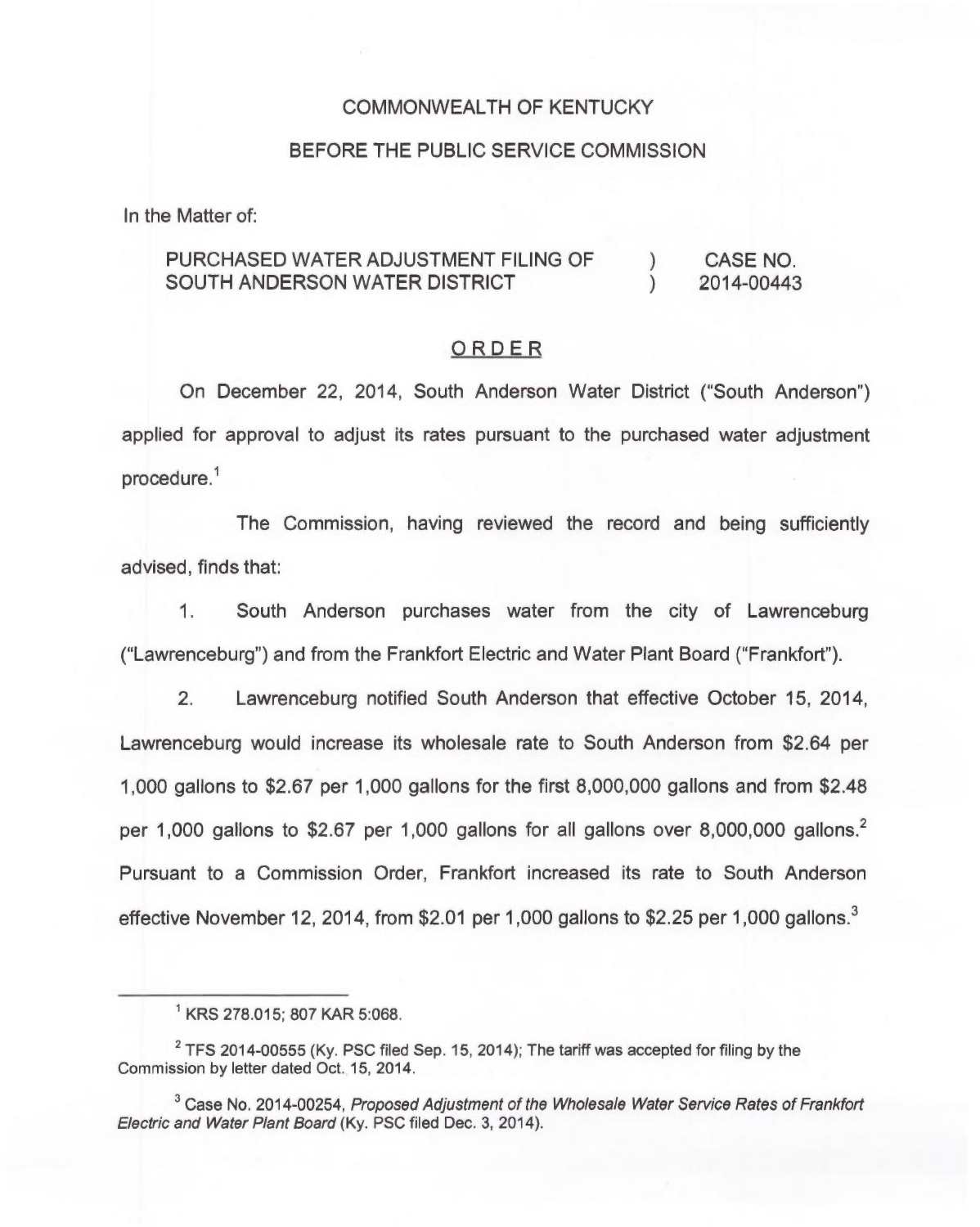South Anderson proposed to increase the water rates to reflect the increased cost of purchased water effective January 1, 2015.

3. South Anderson proposed a purchased water adjustment factor of \$.14 per 1,000 gallons.

4. During the 12 months ended September 30, 2014, South Anderson purchased 188,360,000 gallons of water from Lawrenceburg and 20,704,500 gallons of water from Frankfort, and sold 186,842,176 gallons. The increase in the cost of purchased water is \$25,397.48, resulting in a purchased water adjustment of \$0.14 per 1,000 gallons.

5. The purchased water adjustment of \$0.14 per 1,000 gallons, as calculated in Appendix A to this Order, is fair, just, and reasonable and should be approved.

6. South Anderson's proposed rates as set forth in Appendix B to this Order are fair, just, and reasonable and should be approved for water service rendered on and after January 1, 2015.

7. South Anderson provides wholesale water service to the North Mercer Water District ("North Mercer") through a 2012 contract that it has on file with the Commission. South Anderson proposed an increase to its wholesale water service rate. South Anderson's contract with North Mercer states that South Anderson's rate is \$3.0833 per 1,000 gallons for the first three million gallons, with a minimum bill amount of \$9,249.90, and \$2.58 per 1,000 gallons for sales in excess of three million gallons. South Anderson, through this application, proposes a rate of \$3.3292 per 1,000 gallons for the first three million gallons, with a minimum bill amount of \$9,987.60 and \$2.8259 per 1,000 gallons for sales in excess of three million gallons. Therefore, South

-2- Case No. 2014-00443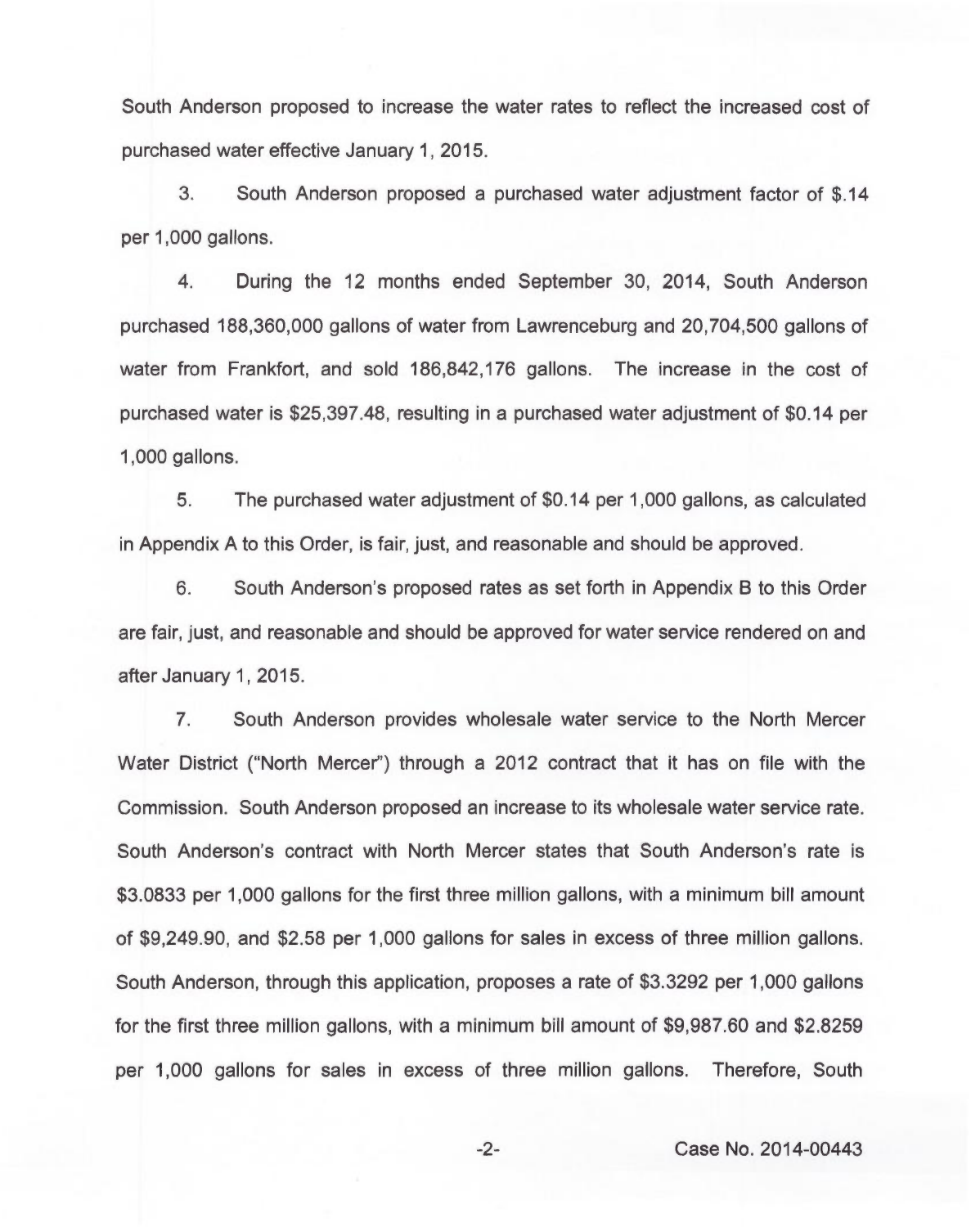Anderson seeks a purchased water adjustment of approximately \$0.245 per 1,000 gallons rather than \$0.14 per 1,000 gallons for its wholesale rate.

8. South Anderson's contract with North Mercer contains an adjustment provision through which South Anderson states that it may annually increase its rates and charges for wholesale service based upon increases in the Producer Price Index. South Anderson appears to have based its proposed wholesale rate in this application on rates other than those that are on file with the Commission. South Anderson has not filed an amendment to its contract or a new rate schedule indicating any change in its wholesale rate set forth in the 2012 contract. Pursuant to KRS 278.015 and 807 KAR 5:068, South Anderson may revise its tariffs to increase its rates commensurate with the increase from South Anderson's wholesale suppliers. South Anderson may, therefore, increase its wholesale rate on file with the Commission by \$0.14 per 1,000 gallons.

IT IS THEREFORE ORDERED that:

1. The purchased water adjustment of \$0.14 per 1,000 gallons is approved.

2. The rates as set forth in Appendix B to this Order are approved for water service rendered on and after January 1, 2015.

3. Within 20 days of the date of this Order, South Anderson shall file with the Commission, using the Commission's electronic Tariff Filing System, revised tariff sheets showing the rates approved herein.

4. The wholesale rate as requested by South Anderson is denied.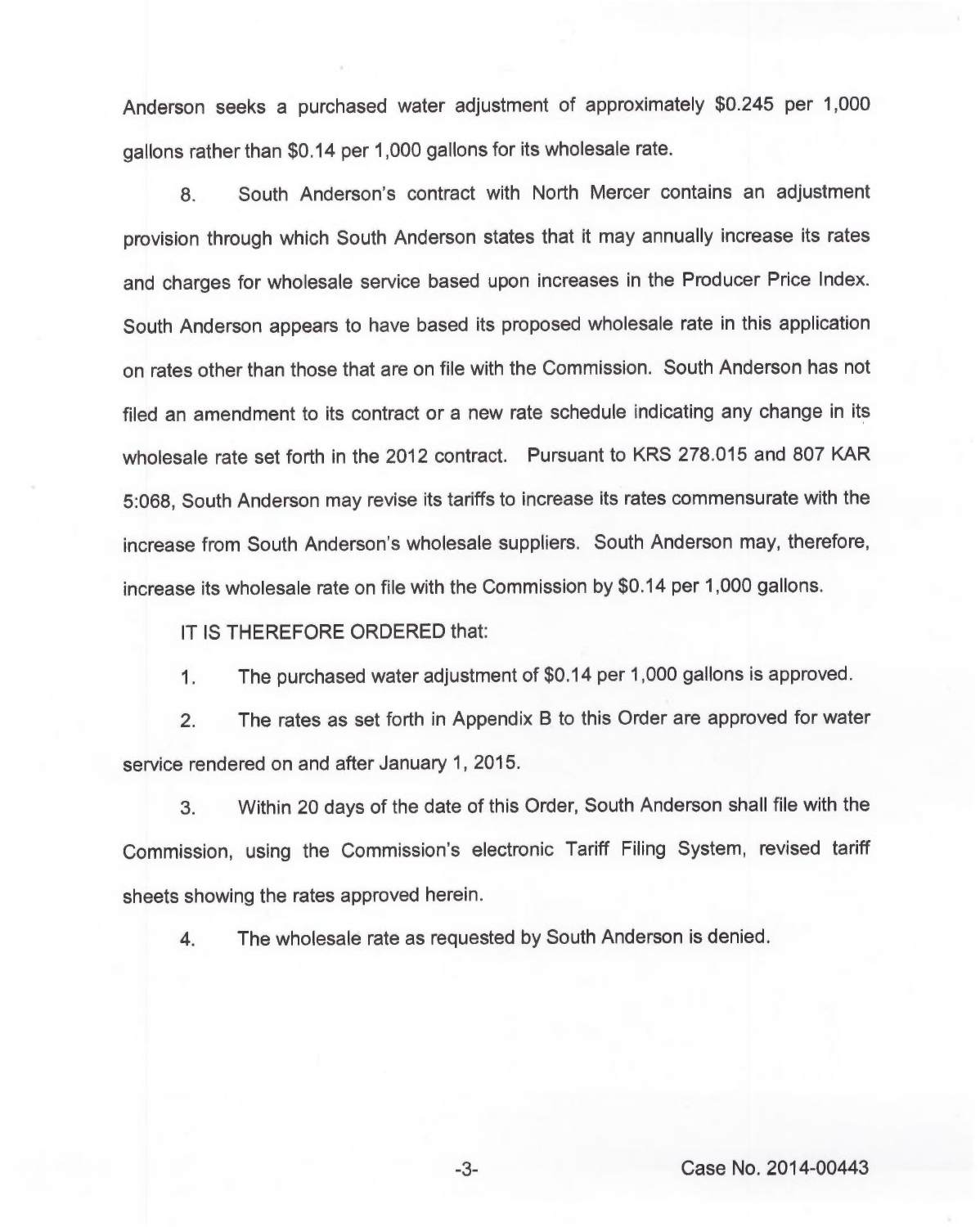| By the Commission                     |  |  |
|---------------------------------------|--|--|
| <b>ENTERED</b>                        |  |  |
| <b>JAN 2 0 2015</b>                   |  |  |
| KENTUCKY PUBLIC<br>SERVICE COMMISSION |  |  |

ATTEST Executive pireptor

Case No. 2014 00443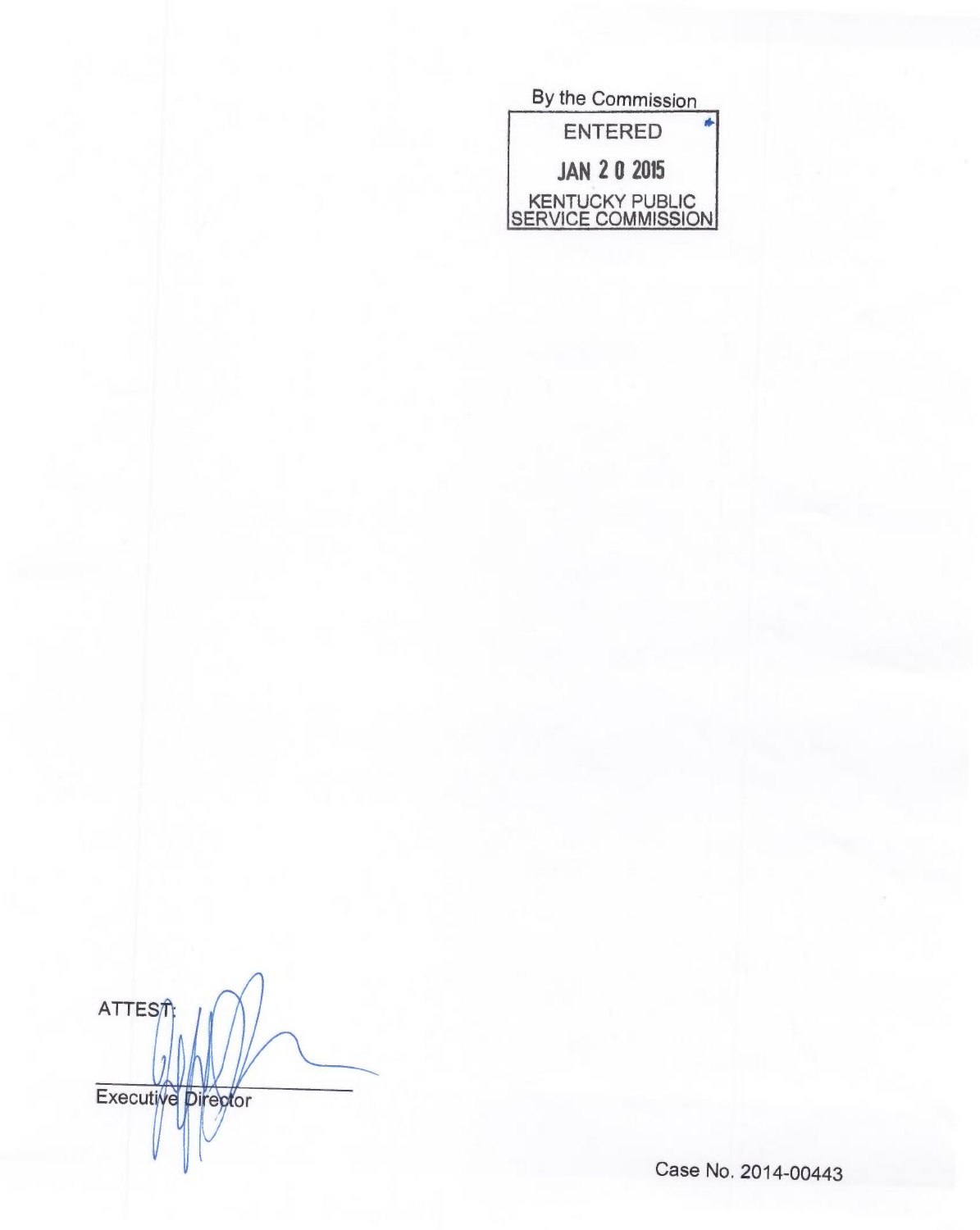## APPENDIX A

# APPENDIX TO AN ORDER OF THE KENTUCKY PUBLIC SERVICE COMMISSION IN CASE NO. 2014-00443 DATED JAN 2 0 2015

|                        | <b>New Rate</b> | <b>Base Rate</b> |
|------------------------|-----------------|------------------|
| South Anderson         |                 |                  |
| Purchases in gallons   |                 |                  |
| Lawrenceburg           | 188,360,000     | 188,360,000      |
| Volumetric rate        |                 |                  |
| First 8,000,000        | \$2.67/1,000    | \$2.64/1,000     |
| Over 8,000,000         | \$ 2.67/1,000   | \$2.48/1,000     |
|                        | \$502,921.20    | \$482,492.80     |
| Purchases in gallons   |                 |                  |
| Frankfort              | 20,704,500      | 20,704,500       |
| <b>Volumetric rate</b> | \$2.25/1,000    | \$2.01/1,000     |
|                        | \$46,585.13     | \$41,616.05      |
| <b>TOTAL</b>           | \$549,506.33    | \$524,108.85     |
| Increased water cost   |                 | \$25,397.48      |
|                        |                 |                  |

Increased water cost \$25,397.48<br>Divided by gallons sold/1,000 186,842,176 Divided by gallons sold/1,000  $\frac{18}{8}$ <br>Purchased water adiustment factor  $\frac{18}{8}$ Purchased water adjustment factor  $\frac{1}{3}$ 

0.13593 per 1,000 gallons<br>0.14 per 1,000 gallons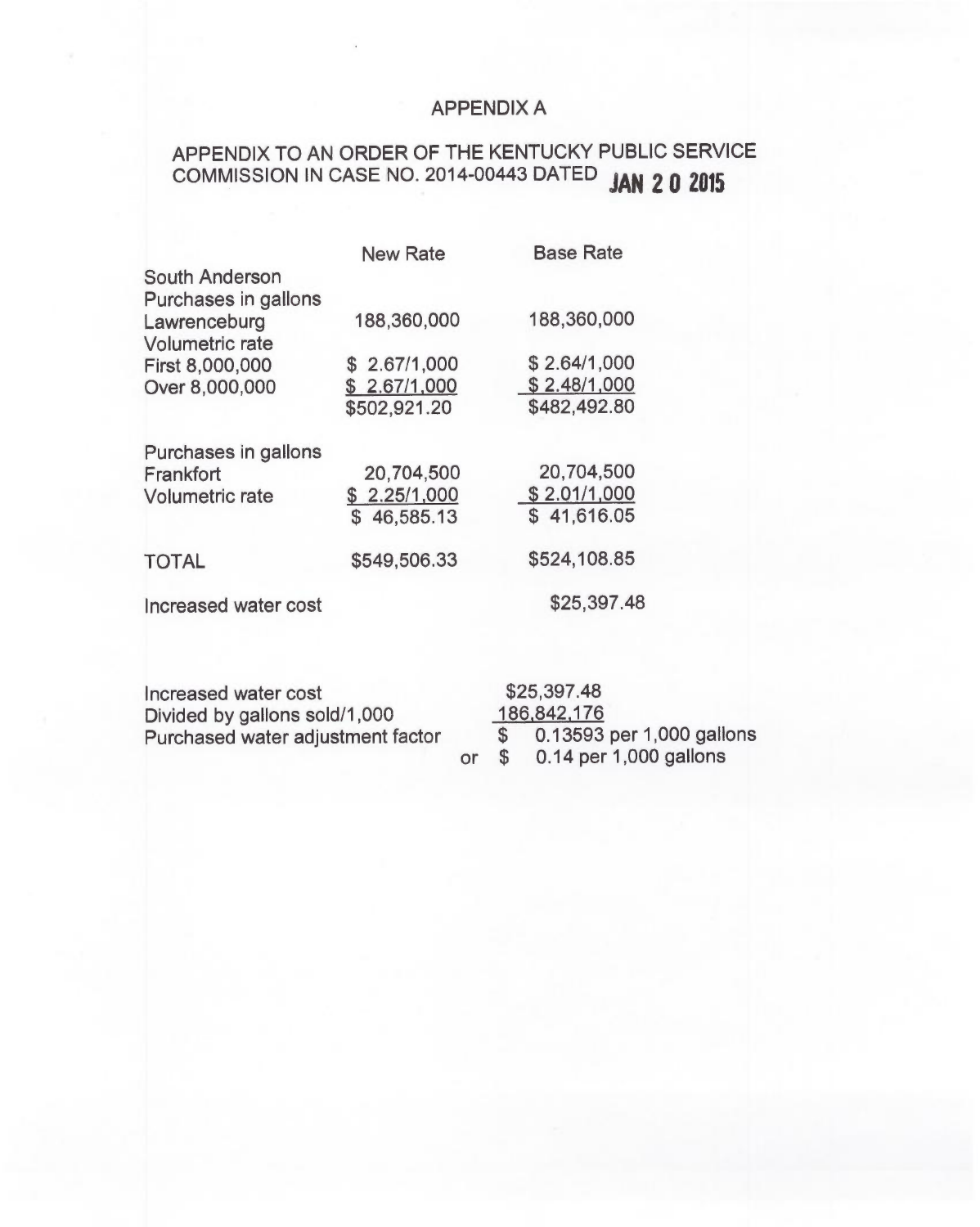### APPENDIX B

### APPENDIX TO AN ORDER OF THE KENTUCKY PUBLIC SERVICE COMMISSION IN CASE NO. 2014-00443 DATED **JAN 2 0 2015**

The following rates and charges are prescribed for the customers in the area served by South Anderson Water District. All other rates and charges not specifically mentioned herein shall remain the same as those in effect under authority of the Commission prior to the effective date of this Order.

### Monthly Water Rates

First 2,000 gallons<br>Next 3.000 gallons Next 3,000 gallons<br>Next 5,000 gallons Next 5,000 gallons<br>Over 10.000 gallons  $10,000$  gallons

Bulk Loading Station

Wholesale Water Rates

First 3,000,000 gallons

Over 3,000,000 gallons

\$19.47 Minimum Bill 9.56 per 1,000 gallons 7.31 per 1,000 gallons 5.81 per 1,000 gallons

\$3.84 Minimum Bill

\$9,669.90 Minimum Bill (or 3.2233 per 1,000 gallons) 2.72 per 1,000 gallons